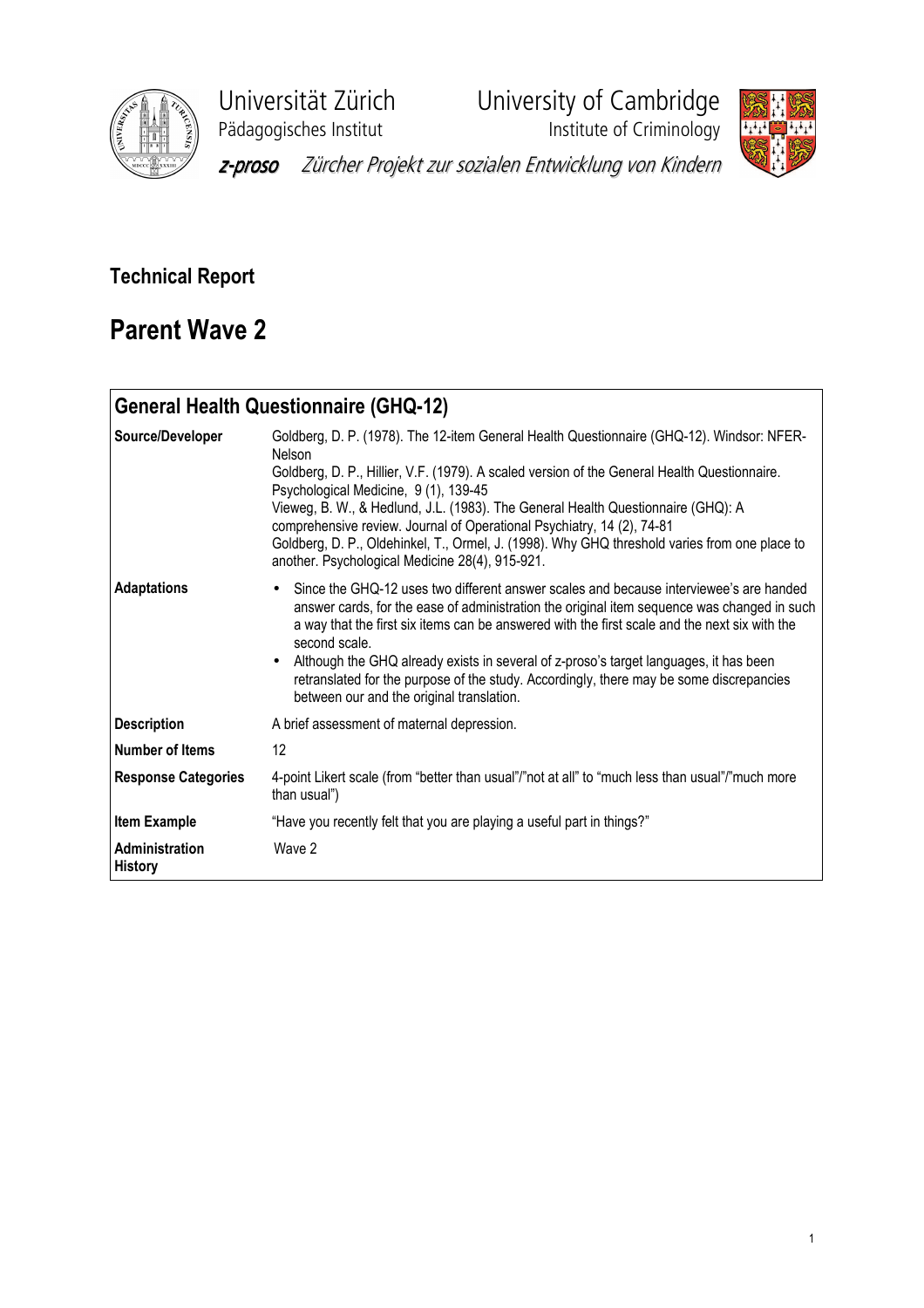# General Health Questionnaire Scale – Subscale "GHQ-Resources"

- Variable • 4-point Likert scale
	-
- 1- more/better than usual<br>2- same as usual same as usual
	- 3- less than
	- 4- much less than usual
	- 7- Does not apply (MISSING)
	- 8- Don't know/ Can't remember (MISSING)
	- 9- No answer/ Answer refused (MISSING)

#### Variable

Values

| .<br>Wording & | Variable Name    | Label           | Wording                                                                 | Missings (%) |
|----------------|------------------|-----------------|-------------------------------------------------------------------------|--------------|
| Case           | P2 8010          | GHQ-Resources 1 | Have you recently been able to concentrate on whatever you are doing?   | $(0.2\%)$    |
| Summary        | P2 8020          | GHQ-Resources 2 | Have you recently felt that you are playing a useful part in things?    | $(0.6\%)$    |
|                | P2 8030          | GHQ-Resources 3 | Have you recently felt capable of making decisions about things?        | $(0.6\%)$    |
|                | P2 8040          | GHQ-Resources 4 | Have you recently been able to enjoy your normal day-to-day activities? | $(0.4\%)$    |
|                | P2 8050          | GHQ-Resources 5 | Have you recently been able to face up to your problems?                | $(0.8\%)$    |
|                | P2 8060          | GHQ-Resources 6 | Have you recently been feeling reasonably happy, all things considered? | $(0.6\%)$    |
|                | Total $N = 1190$ |                 |                                                                         |              |

Descriptive

# **Statistics**

| Variable<br>Name | .abel           | Mean | <b>Standard</b><br><b>Deviation</b> | Min. | Max. | Skewness | Kurtosis | <b>Item-Scale</b><br>Correlation | $\alpha$ If Item<br>Removed<br>$(\alpha = .684)$ |
|------------------|-----------------|------|-------------------------------------|------|------|----------|----------|----------------------------------|--------------------------------------------------|
| P2 8010          | GHQ-Resources 1 | 2.05 | .547                                |      |      | .743     | 2.67     | .404                             | .646                                             |
| P2 8020          | GHQ-Resources 2 | 1.85 | .488                                |      |      | $-158$   | 1.57     | .277                             | .683                                             |
| P2 8030          | GHQ-Resources 3 | 1.88 | .496                                |      |      | .043     | 2.19     | .424                             | .642                                             |
| P2 8040          | GHQ-Resources 4 | 1.99 | .623                                |      |      | .382     | .811     | .514                             | .606                                             |
| P2 8050          | GHQ-Resources 5 | 1.89 | 534                                 |      |      | .239     | .87      | .362                             | .659                                             |
| P2 8060          | GHQ-Resources 6 | 1.96 | .665                                |      |      | .647     | .22      | .503                             | .610                                             |

#### Sum Index GHQ-Resources Subscale (P2\_GHQ\_pos)

| <b>Descriptive</b> |                  |       |       | <b>Standard</b>  |      |      | Skew-   |          |    | <b>ANOVA</b> |      |
|--------------------|------------------|-------|-------|------------------|------|------|---------|----------|----|--------------|------|
| <b>Statistics</b>  | Group            | N     | Mean  | <b>Deviation</b> | Min. | Max. | ness    | Kurtosis | df | F            | p    |
|                    | Full sample      | 1,186 | .938  | .351             | .000 | 2.83 | .403    | 2.74     |    |              |      |
|                    | Gender           |       |       |                  |      |      |         |          |    | .095         | .758 |
|                    | Girls            | 567   | .935  | .363             | .000 | 2.50 | .324    | 1.80     |    |              |      |
|                    | Boys             | 619   | .941  | .339             | .000 | 2.83 | .497    | 3.84     |    |              |      |
|                    | Treatment        |       |       |                  |      |      |         |          | 3  | .004         | 1.00 |
|                    | Control          | 315   | .938  | .340             | .000 | 2.17 | $-021$  | 1.51     |    |              |      |
|                    | Triple P         | 283   | .940  | .338             | .000 | 2.00 | .288    | 1.56     |    |              |      |
|                    | <b>PATHS</b>     | 333   | .938  | .364             | .000 | 2.83 | .842    | 4.17     |    |              |      |
|                    | Combination      | 255   | .936  | .362             | .000 | 2.50 | .368    | 3.10     |    |              |      |
|                    | Language         |       |       |                  |      |      |         |          | 8  | 1.28         | .247 |
|                    | German           | 795   | .928  | .360             | .000 | 2.83 | .430    | 2.65     |    |              |      |
|                    | Albanian         | 69    | .908  | .394             | .000 | 2.50 | 1.13    | 3.88     |    |              |      |
|                    | Bos./Cro./ Serb. | 85    | 1.039 | .315             | .167 | 2.17 | .999    | 3.66     |    |              |      |
|                    | English          | 18    | .935  | .461             | .000 | 2.00 | .137    | 1.28     |    |              |      |
|                    | <b>Italian</b>   | 17    | .882  | .219             | .167 | 1.00 | $-2.50$ | 7.06     |    |              |      |
|                    | Portuguese       | 70    | .964  | .258             | .167 | 1.50 | $-736$  | 1.57     |    |              |      |
|                    | Spanish          | 46    | .928  | .331             | .000 | 1.83 | .015    | .957     |    |              |      |
|                    | Tamil            | 48    | .915  | .279             | .000 | 1.40 | $-1.28$ | 2.31     |    |              |      |
|                    | Turkish          | 38    | .996  | .367             | .000 | 2.00 | .325    | 2.18     |    |              |      |

Comments:

1) The scale has been constructed by taking the average of all the variables. The maximum number of missing values allowed was 2. For the purpose of rescaling, 1 has been subtracted from the total scale.

2) ANOVA yielded no significant results for the gender groups (F(1,1184) =.095, p>.05), the treatment groups (F(3,1182) =.004, p>.05) and the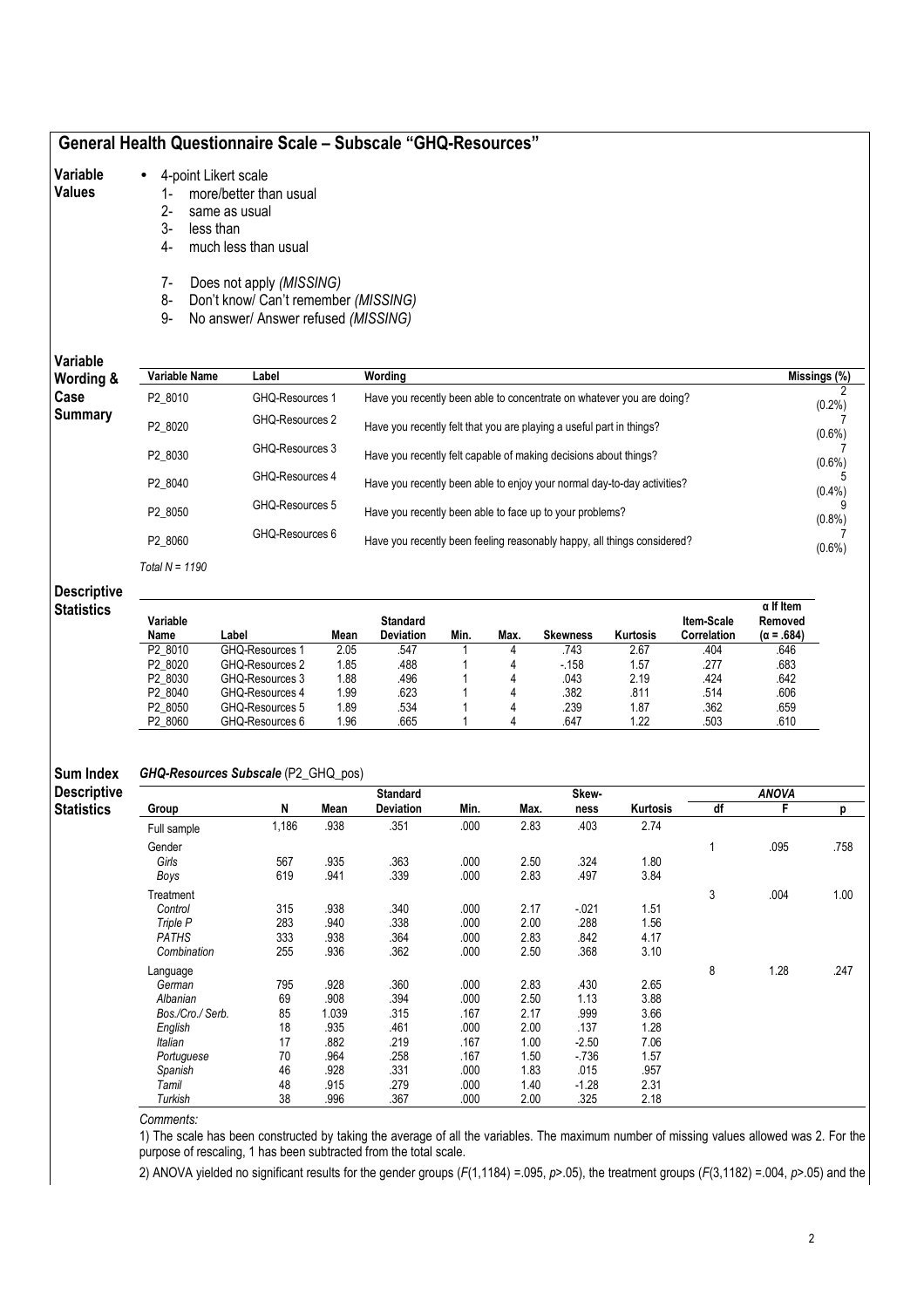|                                              | language groups $(F(8, 1177) = 1.28, p > 0.05)$ .<br><b>GHQ-Resources Subscale</b> (P2_GHQ_pos) |                                       |             |              |                                     |               |            |                                    |               |            |  |  |
|----------------------------------------------|-------------------------------------------------------------------------------------------------|---------------------------------------|-------------|--------------|-------------------------------------|---------------|------------|------------------------------------|---------------|------------|--|--|
| <b>Correlations</b>                          |                                                                                                 |                                       |             |              |                                     |               |            |                                    |               |            |  |  |
| with<br><b>Subscales &amp;</b><br><b>DVs</b> | Variable                                                                                        | Full<br>Sample<br>P <sub>2</sub><br>N |             |              | <b>Girls</b><br>P <sub>2</sub><br>N |               |            | <b>Boys</b><br>N<br>P <sub>2</sub> |               |            |  |  |
|                                              | <b>Subscales</b><br>GHQ-Deficits                                                                | .462                                  | $***$       | 1182         | .504                                | $***$         | 564        | .420                               | $***$         | 618        |  |  |
|                                              | Parent SBQ<br>Aggression<br>Prosociality                                                        | .040<br>$-.093$                       | ns<br>$***$ | 1184<br>1182 | .043<br>$-147$                      | ns<br>$***$   | 566<br>563 | .036<br>$-.047$                    | ns<br>ns      | 618<br>619 |  |  |
|                                              | Teacher SBQ<br>Aggression<br>Prosociality                                                       | .041<br>.054                          | ns<br>ns    | 1157<br>1158 | $-0.022$<br>.091                    | ns<br>$\star$ | 553<br>554 | .090<br>.028                       | $\star$<br>ns | 604<br>604 |  |  |
|                                              | Child SBQ<br>Aggression<br>Prosociality                                                         | .012<br>.030                          | ns<br>ns    | 1172<br>1172 | $-0.035$<br>.038                    | ns<br>ns      | 558<br>558 | .048<br>.027                       | ns<br>ns      | 614<br>614 |  |  |

1 \*\*\* p<.001, \*\* p<.01, \* p<.05, ns p>.05

Comments : The GHQ-Resources subscale has a substantial and positive correlation with the GHQ-Deficit subscale, pointing to low divergent validity. The subscale also does not have much association with any measures of child aggression and prosociality. Overall, the subscale yields very low predictive validity.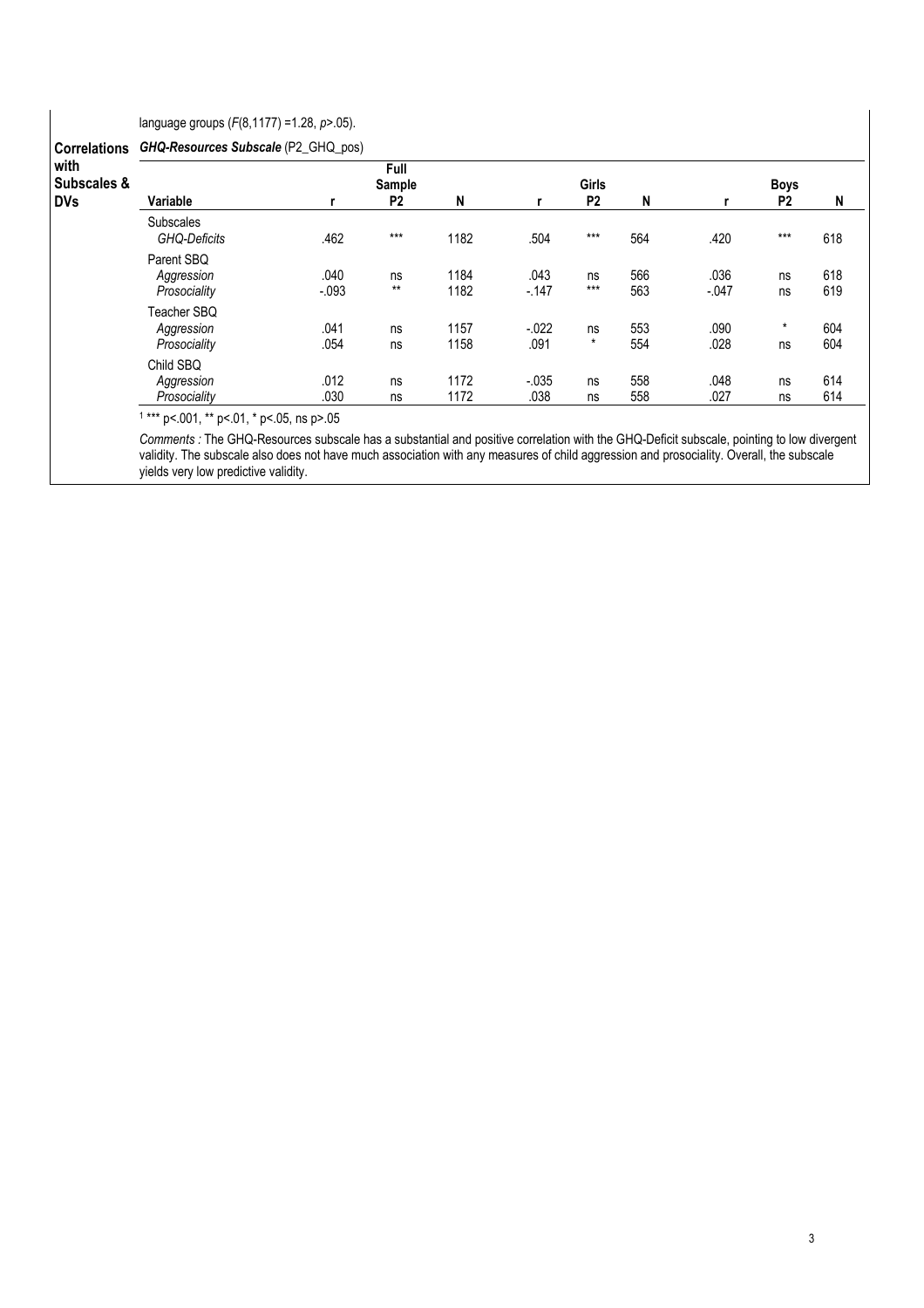### General Health Questionnaire Scale – Subscale "GHQ-Deficits"

#### Variable • 4-point Likert scale

### Values

1- not at all

- 2- no more than usual<br>3- rather more than us 3- rather more than usual<br>4- much more than usual
- much more than usual
- 7- Does not apply (MISSING)
- 8- Don't know/ Can't remember (MISSING)
- 9- No answer/ Answer refused (MISSING)

### Variable

| <b>TULICATION</b><br>Wording & | Variable Name    | Label          | Wording                                                            | Missings (%)    |
|--------------------------------|------------------|----------------|--------------------------------------------------------------------|-----------------|
| Case                           | P2 8070          | GHQ-Deficits 1 | Have you recently lost much sleep over worry?                      | 14<br>$(1.2\%)$ |
| Summary                        | P2 8080          | GHQ-Deficits 2 | Have you recently felt constantly under strain?                    | $(0.6\%)$       |
|                                | P2 8090          | GHQ-Deficits 3 | Have you recently felt you could not overcome your difficulties?   | $(0.7\%)$       |
|                                | P2 8100          | GHQ-Deficits 4 | Have you recently been feeling unhappy or depressed?               | $(0.5\%)$       |
|                                | P2 8110          | GHQ-Deficits 5 | Have you recently been losing confidence in yourself?              | $(0.7\%)$       |
|                                | P2 8120          | GHQ-Deficits 6 | Have you recently been thinking of yourself as a worthless person? | 10<br>$(0.8\%)$ |
|                                | Total $N = 1190$ |                |                                                                    |                 |

#### **Descriptive Statistics**

|          |                |                 |                  |      |      |                 |          |                   | $\alpha$ If Item  |
|----------|----------------|-----------------|------------------|------|------|-----------------|----------|-------------------|-------------------|
| Variable |                |                 | <b>Standard</b>  |      |      |                 |          | <b>Item-Scale</b> | Removed           |
| Name     | Label          | Mean            | <b>Deviation</b> | Min. | Max. | <b>Skewness</b> | Kurtosis | Correlation       | $(\alpha = .809)$ |
| P2 8070  | GHQ-Deficits 1 | 1.80            | .854             |      |      | .793            | $-216$   | .513              | .795              |
| P2 8080  | GHQ-Deficits 2 | 1.99            | .859             |      |      | .442            | $-634$   | .564              | .782              |
| P2 8090  | GHQ-Deficits 3 | .64             | .725             |      |      | .914            | .353     | .661              | .759              |
| P2 8100  | GHQ-Deficits 4 | 1.71            | .826             |      |      | .951            | .125     | .673              | .753              |
| P2 8110  | GHQ-Deficits 5 | 1.37            | .643             |      |      | 1.80            | 2.95     | .590              | .776              |
| P2 8120  | GHQ-Deficits 6 | $\overline{24}$ | .531             |      |      | 2.44            | 6.11     | .454              | .803              |

#### Sum Index GHQ-Deficits Subscale (P2\_GHQ\_neg)

**Descriptive Statistics** Standard Standard Skew- Shaw ANOVA Group N Mean Deviation Min. Max. ness Kurtosis df F p Full sample 1,183 .624 .538 .000 3.00 1.05 1.17 Gender 1 .645 .422 Girls 564 .637 .545 .000 2.67 1.06 1.12 Boys 619 .612 .532 .000 3.00 1.04 1.22 Treatment 3 .298 .827 Control 314 .637 .533 .000 3.00 1.00 1.28 Triple P 283 .627 .531 .000 2.80 .953 .831 PATHS 332 .631 .516 .000 2.67 1.01 1.13 Combination 254 .597 .582 .000 2.67 1.24 1.44 Language 8 3.24 .001 German 796 .636 .531 .000 3.00 1.09 1.33 Albanian 69 .725 .635 .000 2.80 1.13 1.45 Bos./Cro./ Serb. 85 .555 .613 .000 2.67 1.28 1.05 English 18 .852 .296 .167 1.50 -.399 1.66 Italian 17 .543 .307 .167 1.33 1.07 1.16 Portuguese 69 .490 .482 .000 1.83 .767 -.328 Spanish 44 .818 .529 .000 2.00 .364 -.344 Tamil 48 .421 .412 .000 1.17 .463 -1.17 Turkish 37 .541 .614 .000 2.17 .978 .198

Comments:

1) The scale has been constructed by taking the average of all the variables. The maximum number of missing values allowed was 2. For the purpose of rescaling, 1 has been subtracted from the total scale.